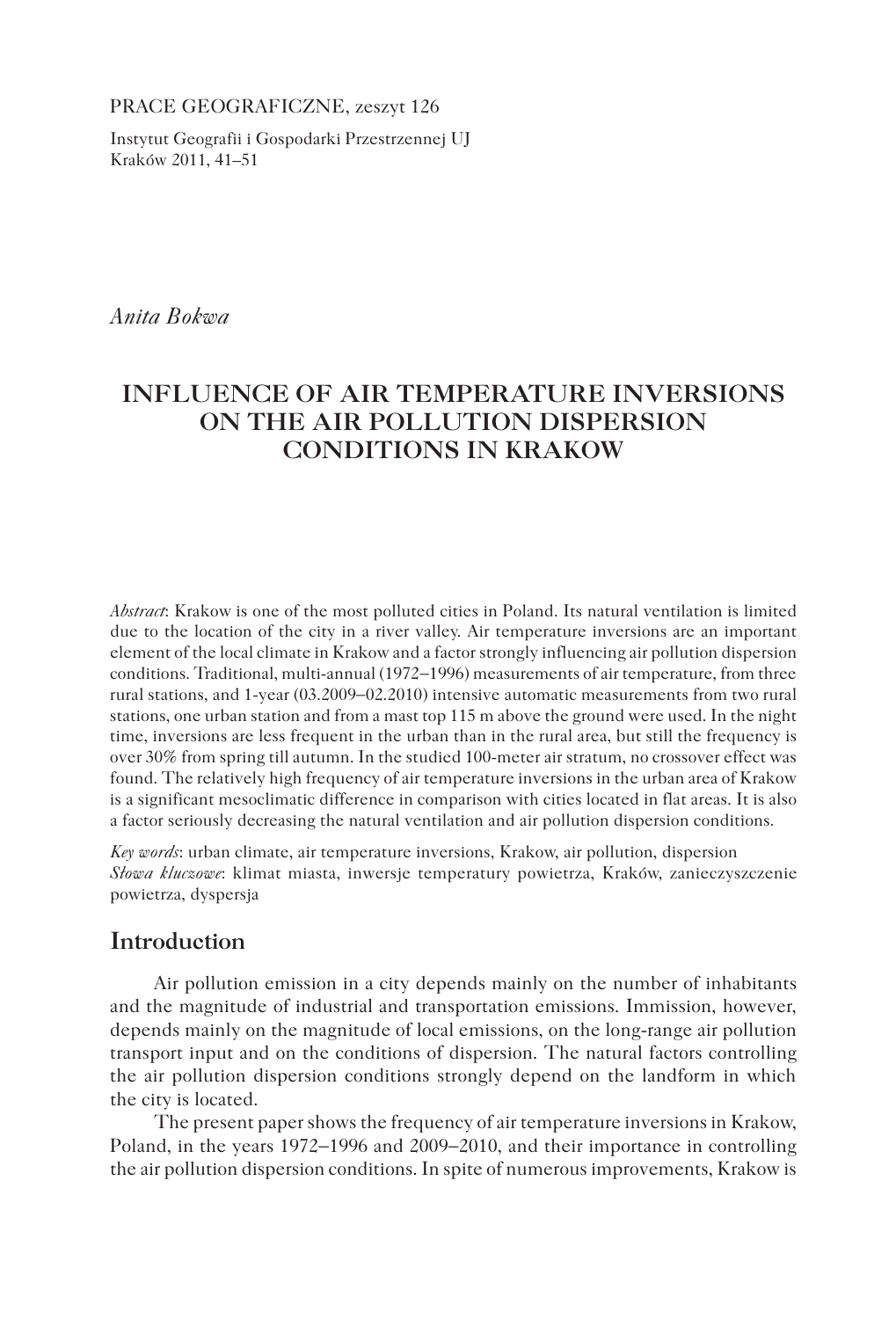still one of the most polluted cities in Poland (Bokwa 2008). Therefore, it is necessary to study the factors which influence the aerosanitary conditions of the city, together with their multi-annual changes. The particular location of Krakow favours the occurrence of air temperature inversions which significantly hinders air pollution dispersion and causes an increase in its concentration.

Krakow is a city in southern Poland, on the Wisla river, with about 750,000 inhabitants. The city's area is  $326.8 \text{ km}^2$ , and it is located in a concave landform. The historical city centre is placed in the Wisla river valley bottom (at about 200 m a.s.l.), going from the west to the east, and also on a limestone tectonic horst (the Wawel hill), emerging from the river valley. Other parts of Krakow occupy both areas in the river valley with its terraces, and on convex land forms to the south (the Carpathian Foothills, up to 370 m a.s.l.) and to the north (the Krakow-Czestochowa Upland, up to 300 m a.s.l.) of the city centre. The Wisla river valley is narrow in the western part of Krakow (about 1 km) and widens to about 10 km in the eastern part. In the western part there are several limestone tectonic horsts, reaching about 350 m a.s.l. The city area is not surrounded by the hills only from the east, which makes natural ventilation difficult (German 2007). According to J. Walczewski *et al.* (2000), the main meteorological factors controlling the air pollution dispersion conditions in Krakow are:

- 1) prevalent low wind speed, i.e. poor horizontal ventilation;
- 2) high intensity and varied vertical range of air temperature inversions, i.e. limited vertical ventilation;
- 3) precipitation washing out air pollution;
- 4) synoptic situation.

### **Previous studies on air temperature inversions in Krakow**

Various methods are used to study the vertical structure of air temperature above a city. Sensors are located on towers, either already existing or constructed especially for the need of a particular study. Balloons and airplanes are used for mobile measurements of larger vertical and horizontal extent. Sodar measurements allow to obtain information of only qualitative character. Another method, used in cities located in valleys, is a comparison of the data from stations located 2 m above the ground, in various places in the cross-section of a valley with similar land use. J. Walczewski (1994) showed that the results from the "surface profiles" and e.g. balloon sounding are in a good accordance. Regardless the landform in which the city is located, usually during the night time, the isothermal or adiabatic lapse rate can be observed over the urbanised area while in rural areas an inversion occurs at the same time (Bornstein 1968, Oke 1982 after: Godowitch *et al.* 1985). Additionally, in cities located in valleys, katabatic flows can occur and significantly modify the air temperature spatial pattern in comparison with cities located in flat areas (e.g. Hildebrand, Ackerman 1984; Dupont *et al.* 1999; Kolev *et al.* 2000).

The first studies on air temperature inversions in Krakow were organised by W. Milata and later described in the work of his wife, also engaged in the research. W. Milata compared the data from the city centre and the river valley bottom (i.e.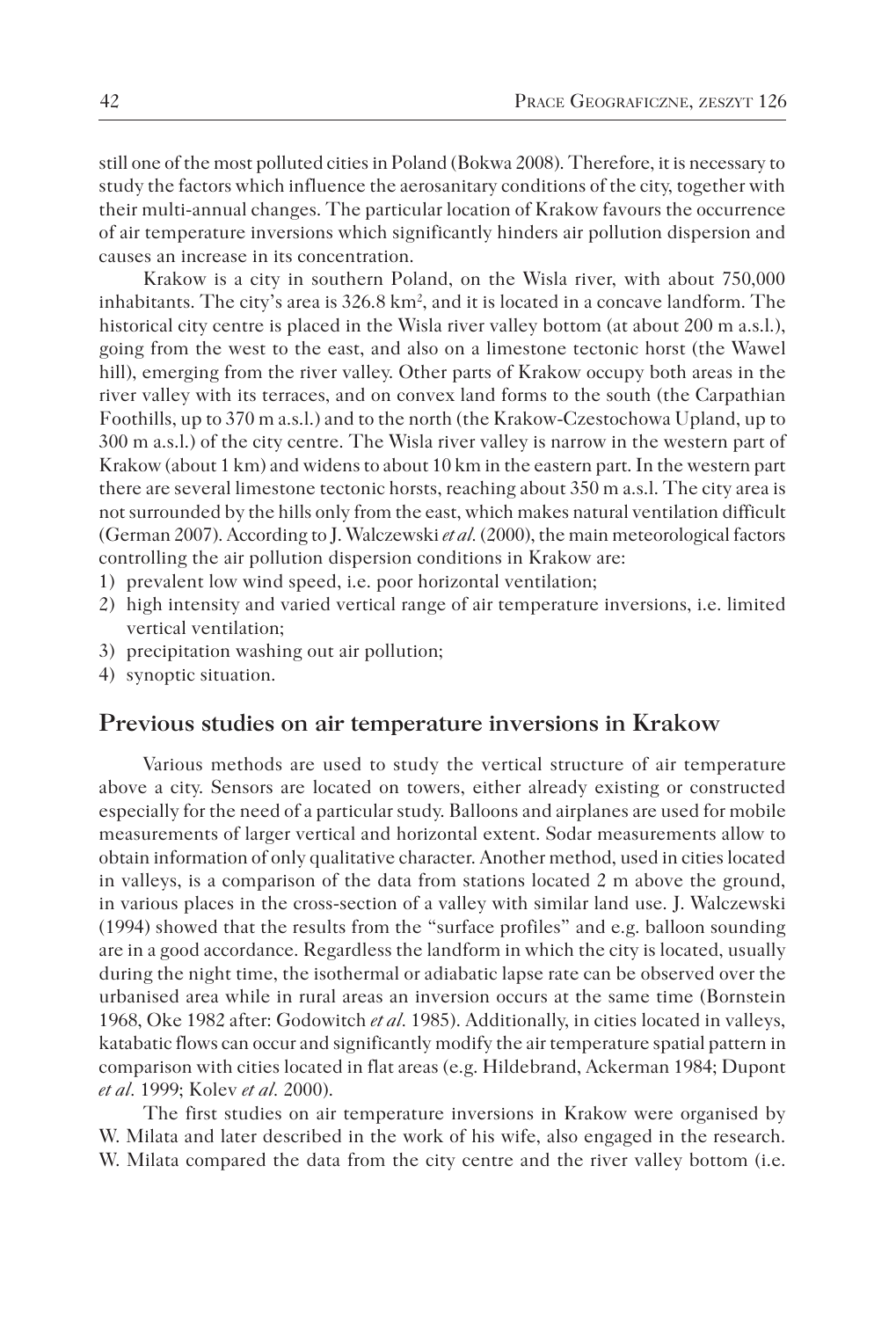from the climatological station of the Jagiellonian University in the Botanical Garden) with the data from a non-urban station, located about 100 m higher, south of the city centre (Libertow). He pointed out the limited possibilities of such a comparison due to differences in both relief and land use between the stations. Nevertheless, he found out that an inversion occurred during about 200 days per year and reached a mean intensity of 1.3°C (Milata 1959).

In the years 1970 and 1972, measurements of the vertical thermal structure above Krakow, up to 3000 m, were performed with an airplane. Ground inversions can occur at any hour during the day, in anticyclonic synoptic situations they reach 50–800 m above the ground and in cyclonic ones 100−600 m, most often 200 m (Morawska-Horawska 1978). Measurements organised in the years 1975−1976 showed that the urban heat island (UHI) reduced ground inversions or raised their upper limit (Lewińska 1979). In the years 1978 and 1979, the vertical structure of air temperature above the city and in rural areas nearby, up to 500 m above the ground, was studied using balloons. Parallel measurements in the network of stations located 2 m above the ground, at various relative heights in the valley, were performed (Lewińska, Zgud 1980; Lewińska 1984). Both methods gave similar results and the UHI vertical extent was estimated at 100–200 m in the cold half year and over 200 m in the warm half year. The inversion layer height reached a maximum of 300 m in the mornings and 100 m in the evenings. The emission of anthropogenic heat in the urban canopy layer increased the frequency of ground inversions up to 50 m high, even during the day time, which was not observed in rural areas. J. Walczewski (1994) summarised various studies concerning the vertical structure of air temperature over Krakow. The height of ground inversions was estimated in a broad range of 60–200 m. Sodar measurements realised in Krakow since 1980, allowed to find out that an inversion may last a whole day and night even as often as 20% of all days. In winter, inversions 150–300 m high dominated, and above them the elevated inversions were observed. In summer, the height increased up to 800 m (Walczewski 1984, 1994, Walczewski *et al.* 2000). K. Dębicka (1998, 1999) concluded that in every season the frequency of nights with inversion reaches about 70%. M. Morawska-Horawska (1978) showed that the height of an inversion's impact on air pollution dispersion is linked with the height of two groups of emitors. Most chimneys are located on the roofs of houses, only a few industrial chimneys are higher than 200 m.

The studies presented above showed the occurrence of temperature inversions in Krakow and their importance in controlling air pollution dispersion. However, after 1989, a significant decrease in anthropogenic heat emission took place in Krakow, which caused changes in the horizontal air temperature spatial pattern (Bokwa 2010). Therefore, the present paper is an attempt of showing the present inversion occurrence and possible changes compared to 1970s and 1980s.

## **Data and methods**

The study was based on multi-annual data from standard meteorological stations, and on 1-year data from automatic measurements. The multi-annual data consist of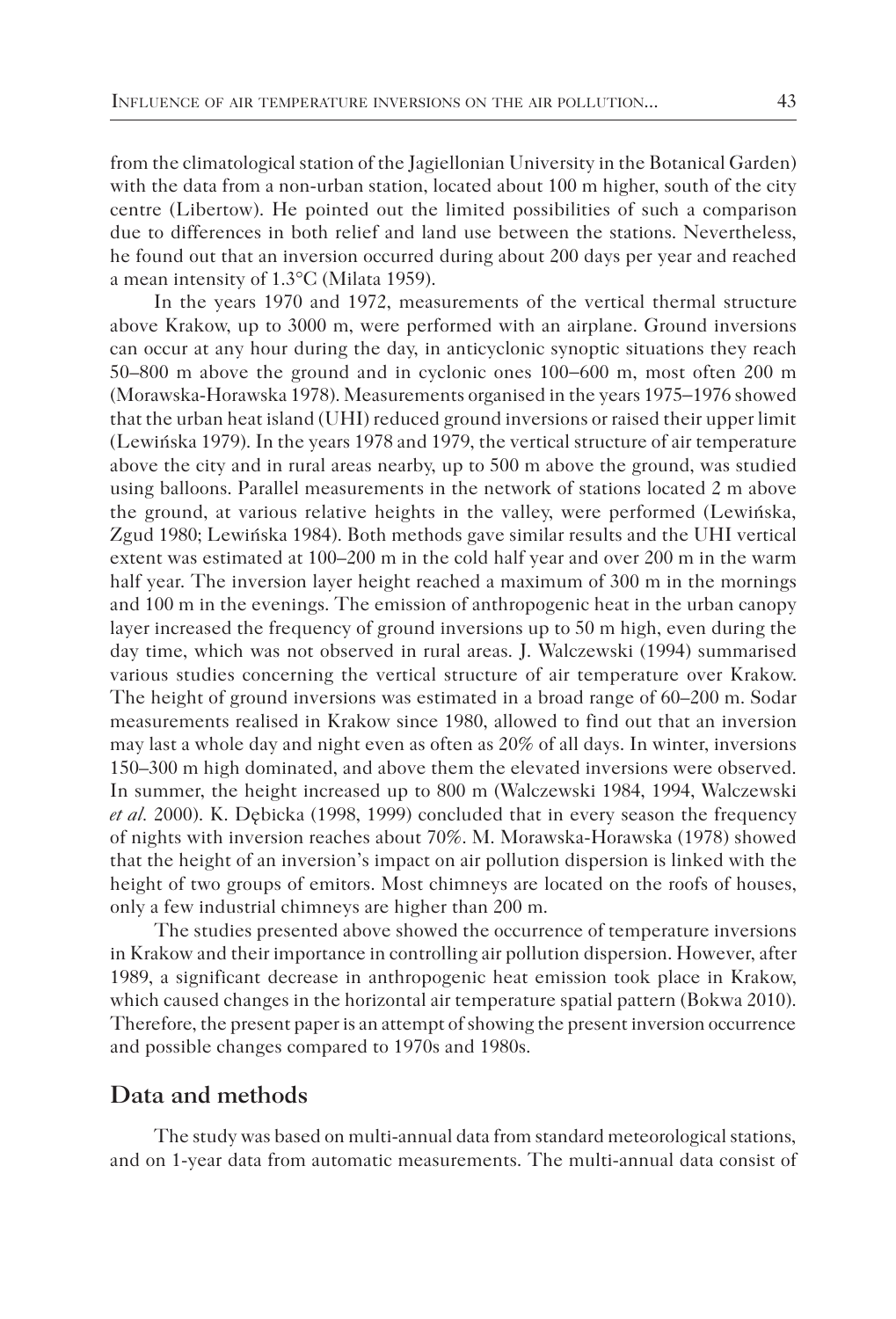daily minimum air temperature from the stations in Balice, Libertow and Garlica Murowana, from the years 1972–1996. The stations are located in rural areas around Krakow and represent various land forms:

- 1) Balice: 237 m a.s.l., in the river valley bottom, the airport station placed west of the city (50°05'N, 19°48'E);
- 2) Libertow: 314 m a.s.l., on a hill top south of the city  $(49^{\circ}58'N, 19^{\circ}54'E)$ ;
- 3) Garlica Murowana: 270 m a.s.l., on a hill top north of the city (50°09'N, 19°56'E) (Fig. 1).

The stations form a cross-section of the Wisla river valley and the minimum air temperature is supposed to be representative for the night time. A. Bokwa (2009) studied air temperature inversions in the Krakow area, but later (Bokwa 2010) it



Fig. 1. Location of measurement points: A. in the area of Krakow and its vicinities, B. in the N-S profile (a scheme)

Ryc. 1. Rozmieszczenie punktów pomiarowych: A. na obszarze Krakowa i okolic, B. schematycznie w profilu N-S

*Explanations*: 1 − Garlica Murowana, 2 − Balice, 3 − the mast, 4 − Krasinskiego St., 5 − Jeziorzany, 6 − Libertow; dashed line – city border.

*Objaśnienia*: 1 − Garlica Murowana, 2 − Balice, 3 − maszt, 4 − Al. Krasińskiego, 5 − Jeziorzany, 6 − Libertów; linia przerywana – granica miasta.

*Opracowanie ryciny*: / *Figure by*: J. Walawender, A. Bokwa.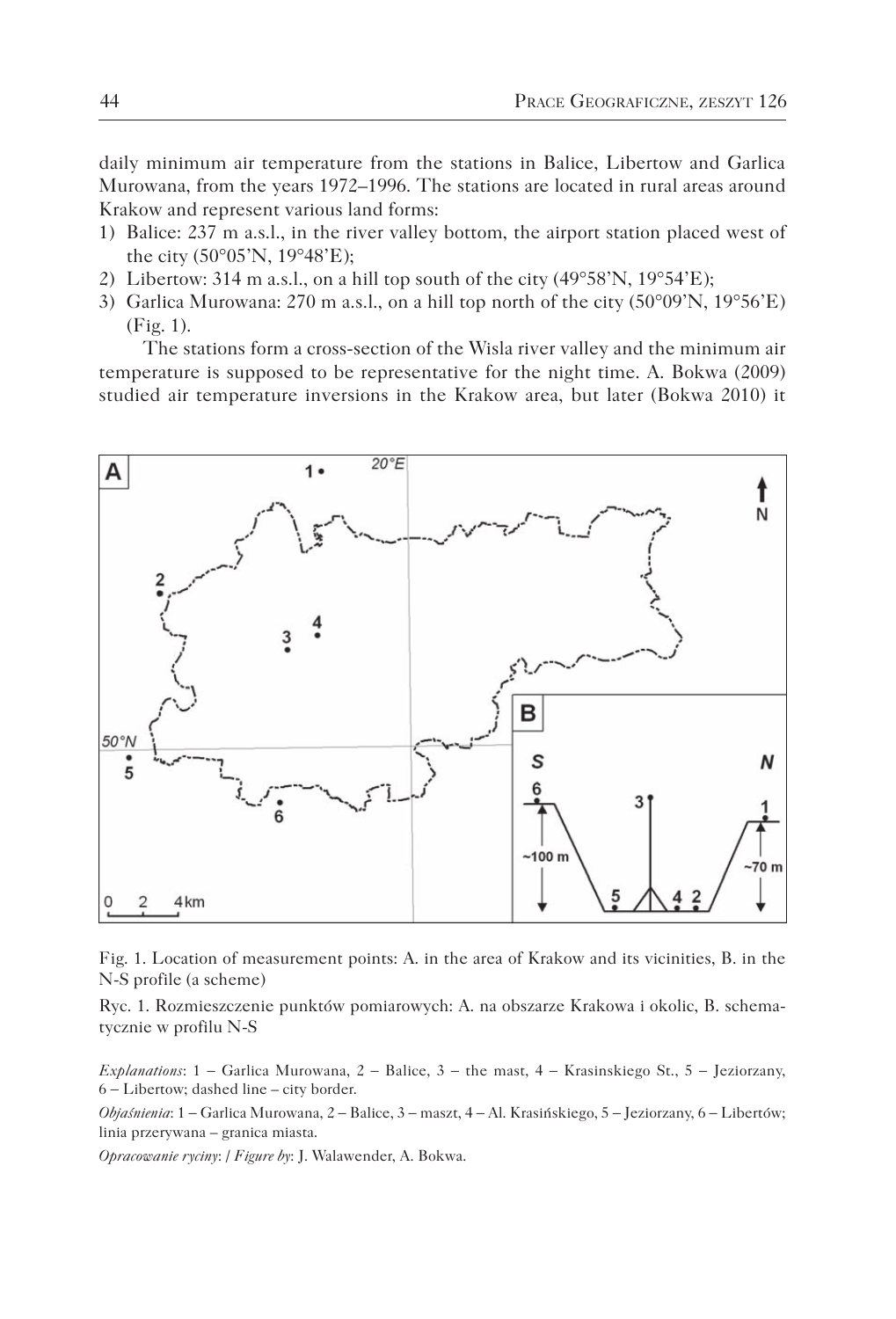was found out that not all the stations in rural areas around Krakow are rural indeed; in some cases the local climate is strongly influenced by the city, in spite of quite a large distance from the city borders. That is why the analysis is limited only to the western part of the valley. Differences in the minimum air temperature between Balice and Libertow or Garlica Murowana were used to determine the occurrence of air temperature inversions. The differences <-0.5K were classified as an inversion situation. Additionally, for the period 09.2007−08.2009, air temperature in Balice and Libertow measured at 00 and 03 UTC was used.

The automatic measurements of air temperature were organised using both ground measurement points and a broadcast mast. An air temperature sensor (Davis Instruments) was attached 115 m above the ground (335 m a.s.l.), on a mast which is located in the western part of the city, in the border zone between built-up and green areas. Another air temperature sensor (HOBO Onset type) was installed at the base of the mast (222 m a.s.l.), 2 m above the ground, in the radiation shelter. Automatic measurements at a height of 2 m above the ground were also organised in the already mentioned Libertow, and in:

- 1) Jeziorzany: 211 m a.s.l., a rural point close to Balice but without an influence of the airport buildings (49°59'N, 19°46'E);
- 2) Krasinskiego St.: 204 m a.s.l., Krakow city centre, a street canyon (50°03'N, 19°55'E) (Fig. 1).

Measurements on the mast were taken every 10 minutes, and at the ground measurement points – every 5 minutes. Synchronous measurement results from all the points were available for the following periods:

- 1) spring: 29.03−19.05.2009;
- 2) summer: 1.06−29.08.2009 (mast's profile, Krasinskiego St. and Libertow), 16.07−29.08.2009 (Jeziorzany);
- 3) autumn: 7.09−30.11.2009;
- 4) winter: 1.12−12.02.2010.

## **Results**

In the years 1972–1996, inversions were much more frequent in the case of the Balice–Libertow profile than in the case of the Balice–Garlica Murowana profile (Table 1). Garlica Murowana is located about 45 m lower than Libertow and the results obtained suggest that the inversion level is often located in such a way that Garlica is below and Libertow above it. It also proves that generally the inversion height is quite low, up to 100 m above the valley floor.

Similarly to the minimum air temperature, measurements at 00 and 03 UTC also represent the thermal conditions of the night time. The comparison of the data presented in Table 1 and 2 shows an increase in the frequency of inversion occurrence between the periods 1972–1996 and 09.2007−08.2009, from about 50% to 70%. However, it cannot be interpreted as a change in the thermal conditions of the study area. The reason for the difference is a slight change in the location of the station in Balice. The recent results are more reliable than the previous ones (Bokwa 2010).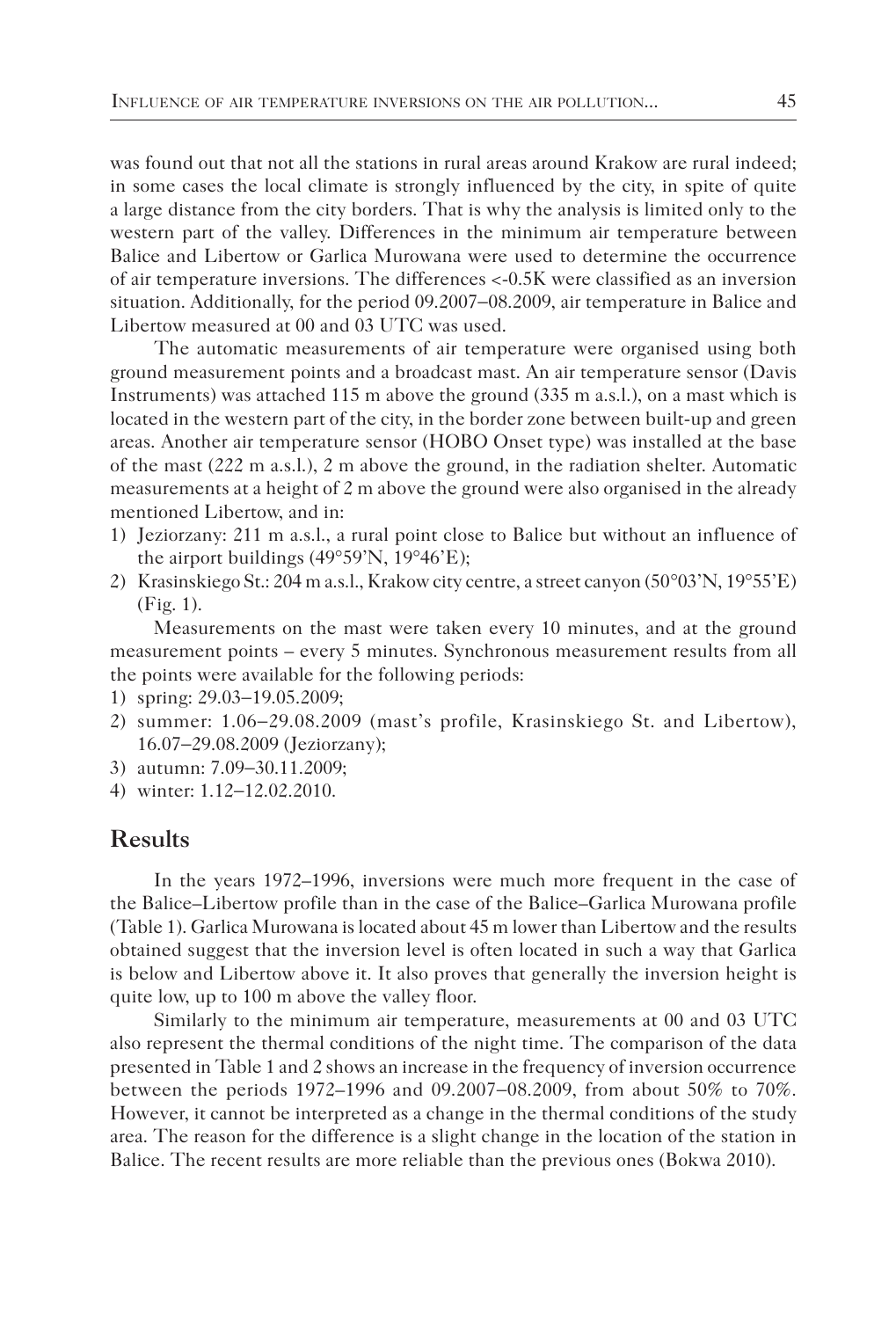Table 1. Seasonal frequency [%] of air temperature inversions based of the minimum air temperature differences between Balice and Libertow (B–L) and between Balice and Garlica Murowana (B–GM) in the years 1972–1996

Tab. 1. Sezonowa częstość [%] inwersji temperatury powietrza wyznaczonych na podstawie różnic temperatury minimalnej między Balicami i Libertowem (B–L) oraz Balicami i Garlicą Murowaną (B–GM) w latach 1972–1996

| Season | B-L  | B-GM |  |  |
|--------|------|------|--|--|
| Spring | 46.1 | 24.5 |  |  |
| Summer | 54.0 | 16.8 |  |  |
| Autumn | 50.1 | 23.0 |  |  |
| Winter | 44.3 | 32.2 |  |  |

Table 2. Seasonal frequency [%] of air temperature inversions based of the air temperature differences between Balice and Libertow at 00 and 03 UTC, in the period 09.2007–08.2009

Tab. 2. Sezonowa częstość [%] inwersji temperatury powietrza wyznaczonych na podstawie różnic temperatury między Balicami i Libertowem o godz. 00 i 03 UTC w okresie 09.2007–08.2009 r.

| Season |     | 00 UTC | 03 UTC |
|--------|-----|--------|--------|
| Spring | 184 | 74.5   | 92.4   |
| Summer | 184 | 69.0   | 70.6   |
| Autumn | 182 | 75.3   | 72.5   |
| Winter | 181 | 70.7   | 71.8   |

*Explanations*: n – number of days. *Objaśnienia*: n – liczba dni.

The results of the automatic measurements were used first to compare the mast top (335 m a.s.l.) and Libertow (314 m a.s.l.). Figure 2 shows that in every season, in the night time, the air temperature in Libertow is lower on average by about 1−2K than at the mast top while in the day time it is higher by about 2−3K. Libertow is often the warmest point of the Krakow area (Bokwa 2010), so the results show that both Libertow and the mast top are usually above the inversion layer but the sensor at the mast is additionally effected by the anthropogenic heat emitted by the urban area of Krakow. It can be assumed that the data from Libertow show the conditions of the boundary layer in the rural area while the data from the mast top in urban area. Then the results for the night time are in accordance with those of R. D. Bornstein (1968) who showed that the temperature difference between urban and rural areas decrease with height and diminish at about 300 m above the ground (the crossover effect). The measurements in Libertow and on the mast top are not completely comparable because the sensor in Libertow is not only about 100 m above the valley bottom, but also 2 m above the ground. However, the studies by J. Lewińska *et al.* (1982) and J. Lewińska (1984), based on

various techniques, gave similar results. Additionally, she showed that the crossover effect occurs in Krakow at about 200 m above the ground.

The differences in air temperature <-0.5K between Jeziorzany and Libertow were used to determine the occurrence of temperature inversions in the rural areas west of Krakow, while the differences between Krasinskiego St. and the mast top − in the urban area of the city. Figure 3 shows the frequency of temperature inversions in both areas, for every hour. In spring and summer, the inversions occurred during the night time in the urban area in 40−50% of all measurements for an hour, while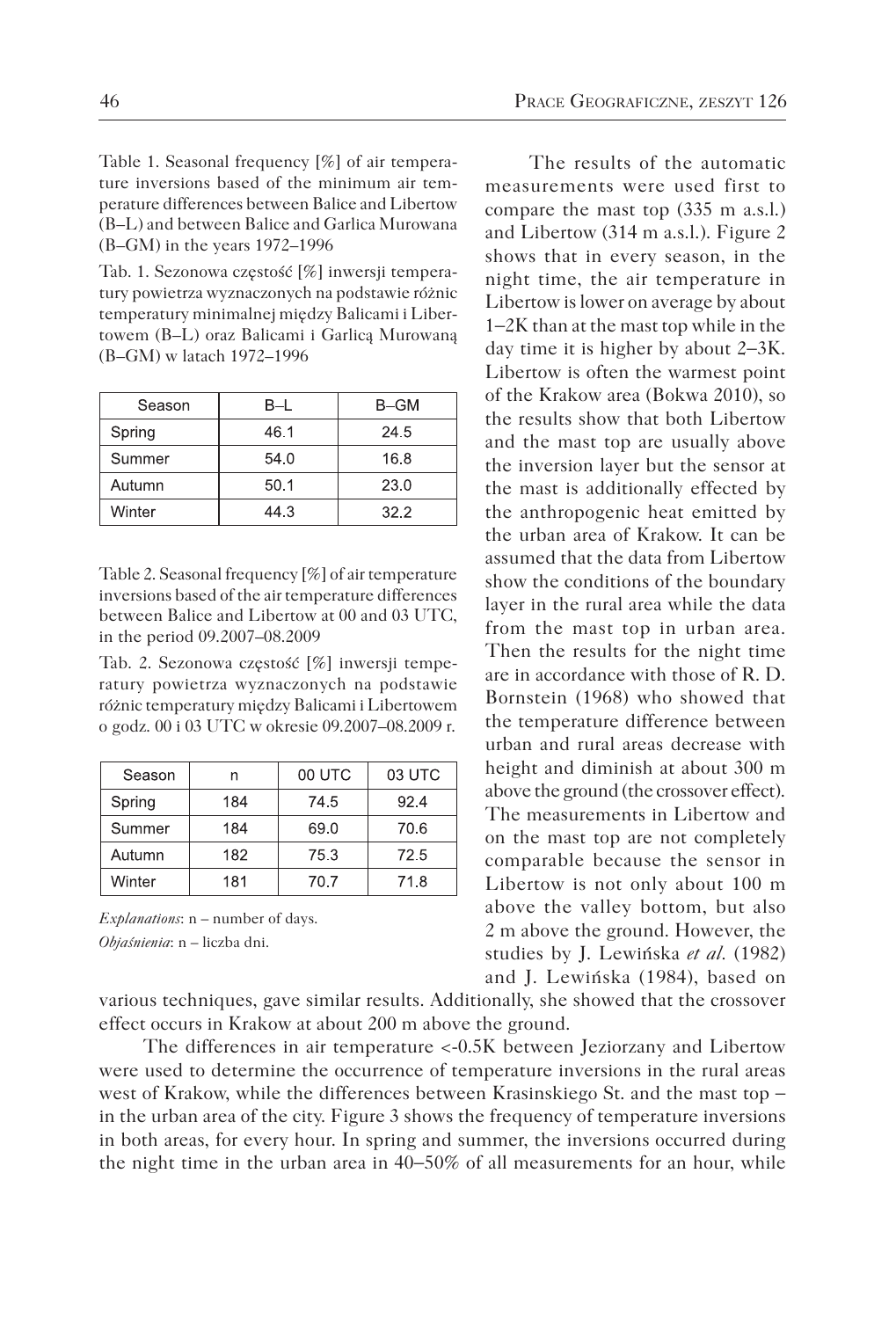

Fig. 2. Mean hourly air temperature differences [K] between the mast top and Libertow in particular seasons of the year in the period 03.2009–02.2010

Ryc. 2. Średnie godzinne różnice temperatury powietrza [K] między szczytem masztu i Libertowem w poszczególnych porach roku w okresie 03.2009–02.2010 r.

*Źródło*: / *Sourc*e: Bokwa 2010.



Fig. 3. Frequency [%] of air temperature inversions in urban (K−m) and rural (J−L) areas, for particular seasons and hours in the period 03.2009–02.2010

Ryc. 3. Częstość [%] inwersji temperatury powietrza w obszarach miejskich (K−m) i pozamiejskich (J−L) w poszczególnych porach roku i godzinach w okresie 03.2009–02.2010 r.

*Explanations*: J – Jeziorzany, L – Libertow, K – Krasinskiego St., m – top of the mast. *Objaśnienia*: J – Jeziorzany, L – Libertów, K – Al. Krasińskiego, m – szczyt masztu.

*Źródło*: / *Sourc*e: Bokwa 2010.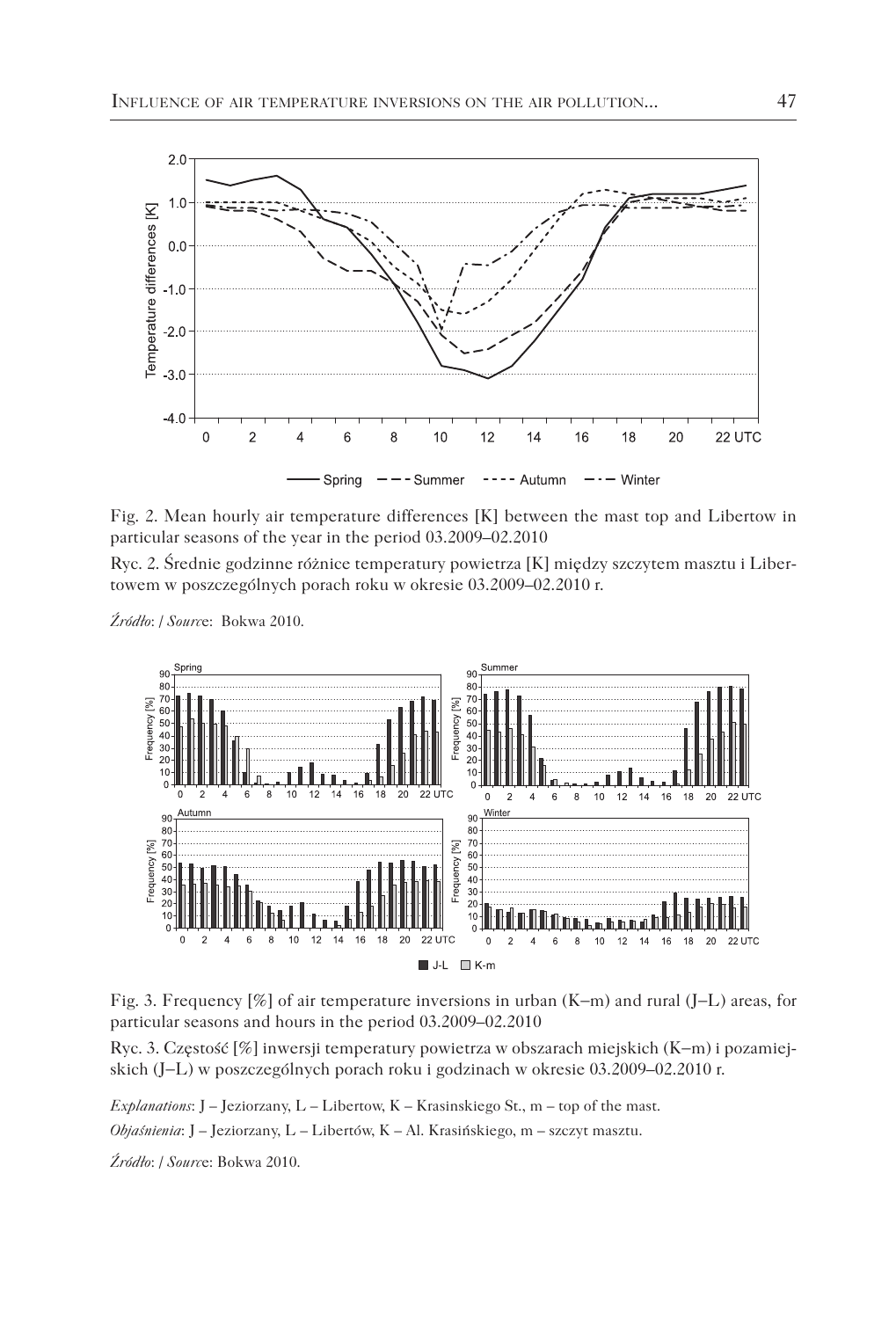in the rural area in 70−80%. In autumn the values decreased to 30−40% in the urban area and 50−60% in the rural area. Inversions were the least frequent in winter and the values for both areas were almost the same: 10−20%. During the day time, inversions occurred in 10−20% of cases, from spring to autumn only in the rural area, and in winter also in the urban area. The temperature differences were used to calculate the vertical lapse rates. Table 3 shows that high values of the vertical lapse rate (i.e. <-4.0K⋅100 m-1) are quite common but during the night time. In summer, in the urban area, they practically do not occur at all. In spring and autumn such situations were much more frequent in the rural area. Those results are in accordance with earlier findings that the vertical lapse rates are much lower over urban areas than in rural areas.

Table 3. Seasonal frequency [%] of air temperature inversions with the lapse rate <-4.0K⋅100 m<sup>-1</sup> in urban and non-urban areas, in the western part of the Wisla River valley within the Krakow area, at particular hours UTC, in the period 03.2009−01.2010

Tab. 3. Sezonowa częstość [%] inwersji temperatury powietrza o gradiencie pionowym <-4,0K⋅100 m-1 w obszarze miejskim i pozamiejskim, w zachodniej części doliny Wisły na terenie Krakowa i okolic, w poszczególnych godzinach UTC, w okresie 03.2009−01.2010 r.

| UTC hour        | Spring |      | Summer |     | Autumn |     | Winter |       |
|-----------------|--------|------|--------|-----|--------|-----|--------|-------|
|                 | J-L    | K-m  | J-L    | K-m | J-L    | K-m | J-L    | $K-m$ |
| 0               | 34.7   | 6.4  | 18.8   | 0.0 | 23.6   | 5.0 | 2.9    | 1.8   |
| 1               | 37.6   | 5.3  | 17.4   | 0.0 | 23.8   | 6.0 | 0.5    | 3.4   |
| $\overline{2}$  | 34.6   | 7.3  | 17.2   | 0.0 | 232    | 8.1 | 0.0    | 3.1   |
| $\overline{3}$  | 332    | 12.2 | 15.7   | 0.0 | 220    | 8.1 | 0.0    | 2.8   |
| 4               | 20.9   | 8.2  | 7.9    | 0.0 | 19.1   | 6.9 | 0.0    | 3.0   |
| 5               | 5.1    | 7.5  | 0.0    | 0.0 | 165    | 5.9 | 0.0    | 1.0   |
| 6               | 0.2    | 1.2  | 0.0    | 0.0 | 122    | 5.6 | 0.0    | 0.0   |
| 7               | 0.0    | 0.0  | 0.0    | 0.0 | 7.5    | 3.9 | 0.0    | 0.0   |
| 8               | 0.0    | 0.0  | 0.0    | 0.0 | 5.8    | 1.6 | 0.0    | 0.0   |
| $\overline{9}$  | 0.0    | 0.0  | 0.0    | 0.0 | 2.9    | 0.7 | 0.0    | 0.0   |
| 10              | 0.0    | 0.0  | 0.0    | 0.0 | 0.6    | 0.0 | 0.0    | 0.0   |
| 11              | 0.0    | 0.0  | 0.0    | 0.0 | 0.0    | 0.0 | 0.0    | 0.0   |
| 12              | 0.0    | 0.0  | 0.0    | 0.0 | 0.0    | 0.0 | 0.0    | 0.0   |
| 13              | 0.0    | 0.0  | 0.0    | 0.0 | 0.0    | 0.0 | 0.0    | 0.0   |
| 14              | 0.0    | 0.0  | 0.0    | 0.0 | 0.0    | 0.0 | 0.0    | 0.0   |
| 15              | 0.0    | 0.0  | 0.0    | 0.0 | 0.7    | 0.0 | 0.0    | 0.0   |
| 16              | 0.0    | 0.0  | 0.2    | 0.0 | 3.4    | 0.0 | 0.0    | 0.0   |
| $\overline{17}$ | 0.2    | 0.0  | 0.0    | 0.0 | 10.4   | 0.5 | 0.0    | 0.0   |
| 18              | 3.0    | 0.0  | 1.4    | 0.0 | 17.4   | 0.7 | 0.8    | 0.0   |
| 19              | 11.7   | 0.0  | 12.4   | 0.0 | 20.9   | 1.5 | 1.8    | 2.0   |
| 20              | 17.8   | 0.4  | 186    | 0.0 | 229    | 3.2 | 4.5    | 0.5   |
| 21              | 24.4   | 0.2  | 21.7   | 0.0 | 224    | 4.3 | 4.5    | 3.0   |
| 22              | 30.3   | 0.9  | 26.0   | 0.4 | 21.6   | 4.6 | 3.3    | 3.1   |
| 23              | 31.0   | 4.1  | 22.1   | 0.0 | 21.5   | 6.8 | 0.5    | 3.2   |

*Explanations*: J – Jeziorzany, L – Libertow, K – Krasinskiego St., m – top of the mast. *Objaśnienia*: J – Jeziorzany, L – Libertów, K – Al. Krasińskiego, m – szczyt masztu.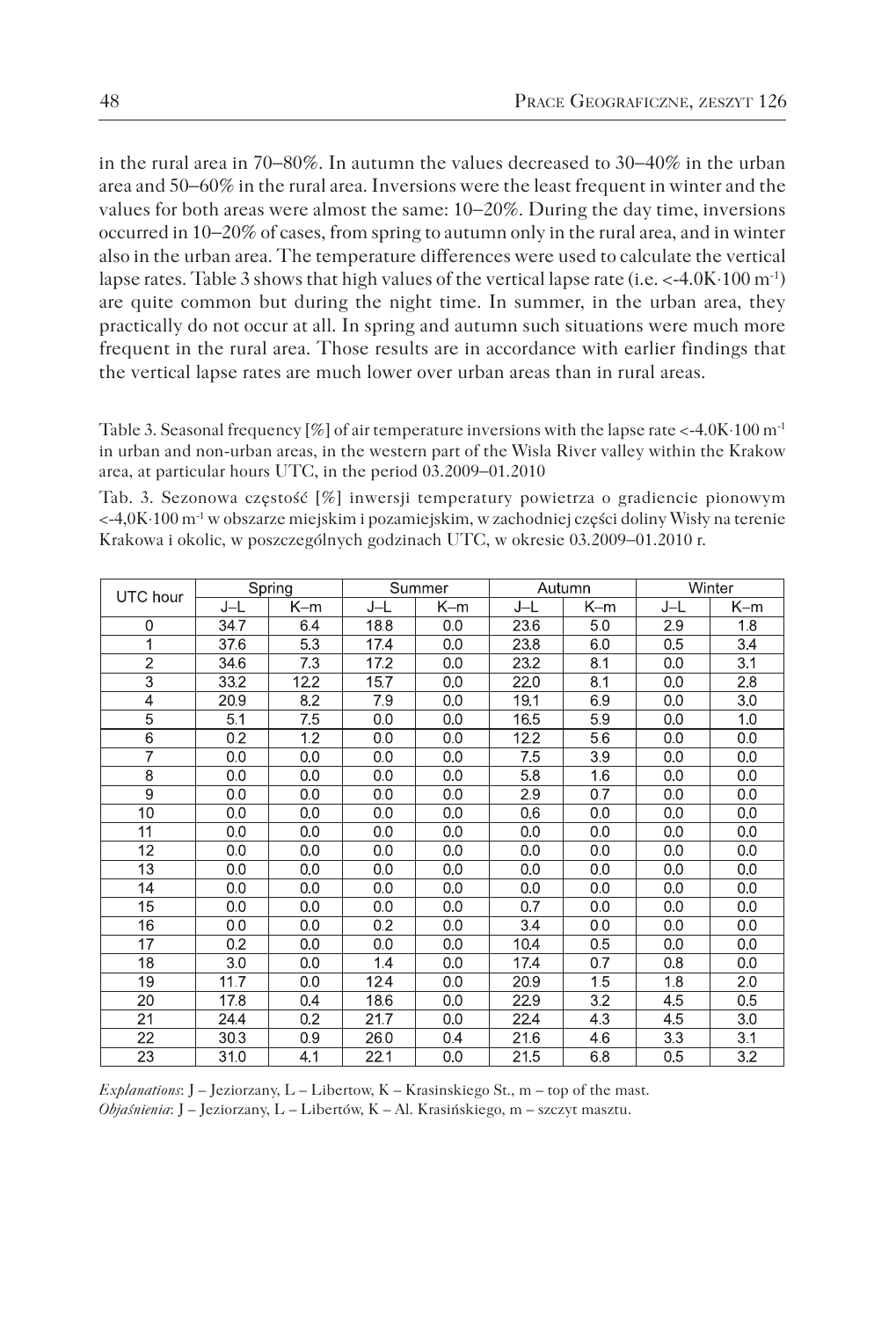## **Conclusions**

The results presented above are in principle in accordance with the results by J. Lewińska *et al*. (1982) and J. Lewińska (1984), however J. Lewińska used balloon soundings and they were performed in the eastern part of the river valley, while in the present project the measurements come from constant heights and from the western part of the valley. What is worth mentioning is the relatively high frequency of inversions above the urban area in comparison with the rural area. Many authors claimed that the UHI forces the occurrence of an almost isothermal situation above a city in the night time, while in the rural areas nearby a strong inversion usually develops. But that is true for cities whose mesoclimate is not influenced by a complicated relief (Landsberg 1981). In Krakow inversions are less frequent in the night time than in the rural areas, but still the frequency is over 30% from spring till autumn. In the studied 100-meter air stratum, no crossover effect was found, i.e. the air temperature in the whole rural profile was lower than in the urban one. The relatively high frequency of air temperature inversions in the urban area of Krakow is a significant mesoclimatic difference in comparison with cities located in flat areas. It is also a factor seriously decreasing the natural vertical ventilation conditions. The inversions in Krakow are often quite low and of large vertical lapse rate which means that the air pollution from the local heating facilities and transportation sources is trapped within the river valley. A further supply of the polluting substances causes their very high concentrations and that is the reason why in the city centre, in Krasinskiego St., the mean annual PM<sub>10</sub> concentration reached 80  $\mu$ g⋅m<sup>-3</sup> in 2008, while the allowed limit is 40 µg⋅m-3 (*Raport*... 2009). Therefore, the actions aimed at improvement of the aerosanitary conditions should concentrate on decreasing air pollution emissions and increasing the city's ventilation with a long-term spatial planning strategy.

#### **References**

- Bokwa A., 2008, *Environmental Impacts of Long-Term Air Pollution Changes in Krakow, Poland*, Polish Journal of Environmental Studies, 17, 673–686.
- Bokwa A., 2009, *Miejska wyspa ciepła na tle naturalnego zróżnicowania termicznego obszaru położonego we wklęsłej formie terenu (na przykładzie Krakowa)*, Prace Geograficzne IGiGP UJ, 122, 111–132.
- Bokwa A., 2010, *Wieloletnie zmiany struktury mezoklimatu miasta na przykładzie Krakowa*, IGiGP UJ, Kraków.
- Bornstein R.D., 1968, *Observations of the Urban Heat Island Effect in the New York City*, Journal of Applied Meteorology, 7, 575–582.
- Dębicka K., 1998, *Pionowe gradienty temperatury w obszarze sodarowych ech warstw dolnych analiza serii pomiarów*, Wiadomości IMGW, 21, 1, 161–166.
- Dębicka K., 1999, *Częstotliwość występowania dni z całodziennymi inwersjami w Krakowie*, Wiadomości IMGW, 22 (43), 3, 93–105.
- Dupont E., Menut L., Carissimo B., Pelon J., Flamant P., 1999, *Comparison between the atmospheric boundary layer in Paris and its rural suburbs during the ECLAP experiment*, Atmospheric Environment, 33, 979–994.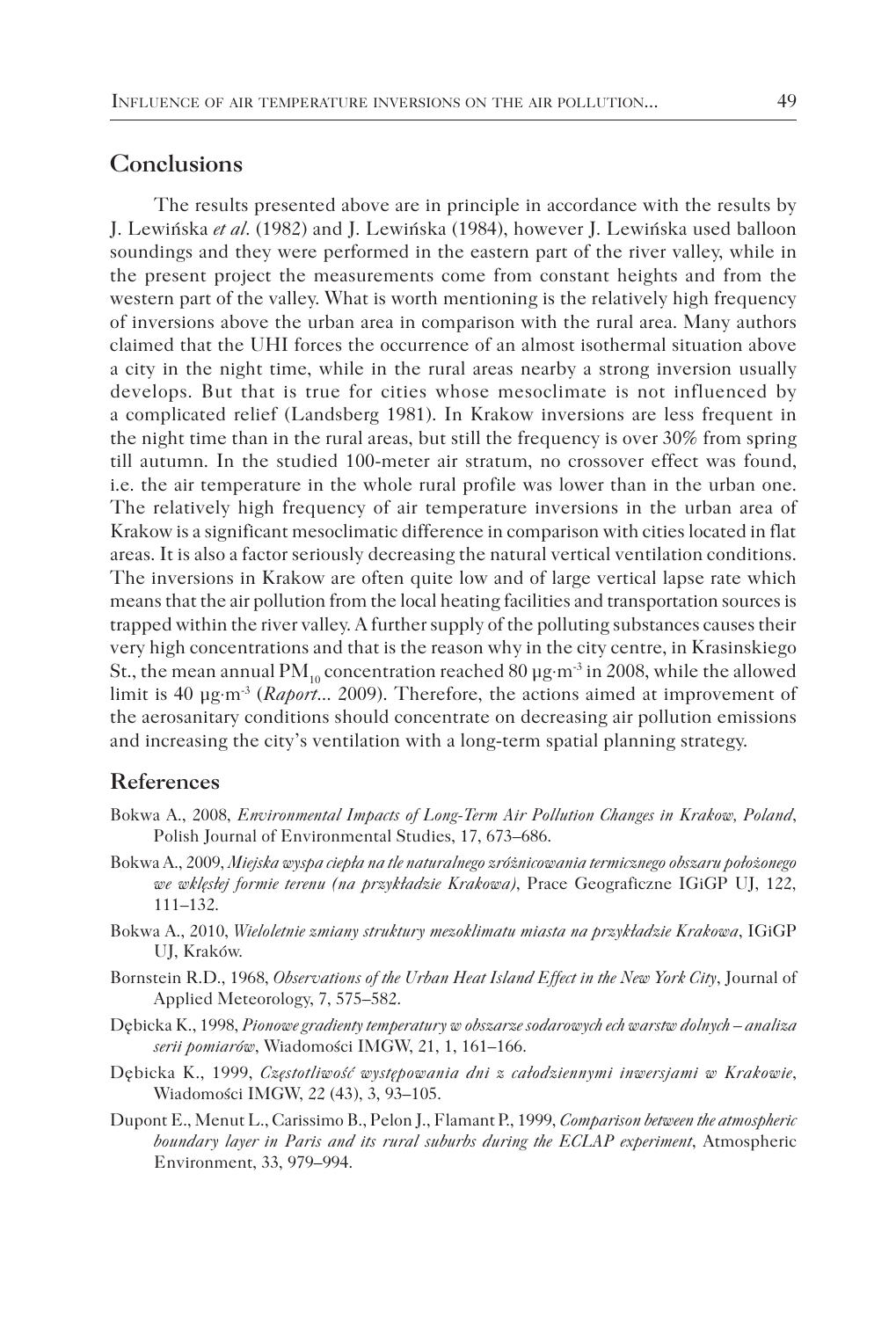- German K., 2007, *Środowisko przyrodnicze Krakowa i jego wpływ na warunki klimatyczne*, [In:] D. Matuszko (ed.), *Klimat Krakowa w XX wieku*, IGiGP UJ, Kraków, 11–19.
- Godowitch J.M., Ching J.K.S., Clarke J.F., 1985, *Evolution of the Nocturnal Inversion Layer at an Urban and Nonurban Location*, Journal of Applied Meteorology, 24, 791–804.
- Hildebrand P.H., Ackerman B., 1984, *Urban Effects on the Convective Boundary Layer*, Journal of the Atmospheric Sciences, 41, 1, 76–91.
- Kolev I., Savov P., Kaprielov B., Parvanov O., Simeonov V., 2000, *Lidar observation of the nocturnal boundary layer formation over Sofia, Bulgaria*, Atmospheric Environment, 34, 3223–3235.
- Landsberg H.E., 1981, *The Urban Climate*, Academic Press, New York.
- Lewińska J., 1979, *Termiczne zanieczyszczenie środowiska na przykładzie regionu krakowskiego*, Folia Geographica, Series Geographica-Physica, 12, 93–101.
- Lewińska J., 1984, *Struktura termiczna powietrza nad Krakowem*, Biuletyn Instytutu Kształtowania Środowiska, 3–4, 46–52.
- Lewińska J., Bartosik J., Baścik J., Czerwieniec M., Zgud K., 1982, *Wpływ miasta na klimat lokalny (na przykładzie aglomeracji krakowskiej)*, Instytut Kształtowania Środowiska, Warszawa.
- Lewińska J., Zgud K., 1980, *Wyspa ciepła na tle zespołów urbanistycznych Krakowa*, Przegląd Geofizyczny, 25, 3–4, 283–294.
- Milata S., 1959, *Częstotliwość inwersji względnych temperatury powietrza w Krakowie w latach 1954, 1955 i 1957*, Przegląd Geofizyczny, 4, 1, 19–37.
- Morawska-Horawska M., 1978, *Struktura termiczna dolnej części troposfery i jej wpływ na zanieczyszczenie powietrza w Krakowie*, Człowiek i Środowisko, 2/1, 61–85.
- *Raport o stanie środowiska w województwie małopolskim w 2008 roku*, 2009, Biblioteka Monitoringu Środowiska, Wojewódzki Inspektorat Ochrony Środowiska w Krakowie, Kraków, http:// www.krakow.pios.gov.pl/publikacje/raporty/raport08/index.htm
- Walczewski J., 1984, *Charakterystyka warstwy granicznej atmosfery nad Krakowem w oparciu o wyniki akustycznego sondażu atmosfery*, Materiały Badawcze IMGW, ser. Meteorologia, 9, IMGW, Warszawa.
- Walczewski J. (ed.), 1994, *Charakterystyka warstwy granicznej atmosfery nad miastem (na przykładzie Krakowa)*, Materiały Badawcze, ser. Meteorologia, 22, IMGW, Warszawa.
- Walczewski J., Feleksy-Bielak M., Dębicka K., Śliwińska U., 2000, *Wskaźniki meteorologicznych warunków dyspersji zanieczyszczeń powietrza i ich zmienność w Krakowie w latach 1990–1999*, Wiadomości IMGW, 23, 3, 13–27.

## **Rola inwersji temperatury powietrza w kształtowaniu warunków dyspersji zanieczyszczeń powietrza w Krakowie**

#### **Streszczenie**

Kraków nadal należy do miast o największym zanieczyszczeniu powietrza w Polsce, przykładowo: w Al. Krasińskiego w 2008 r. średnie roczne stężenie PM<sub>10</sub> osiągnęło 80 µg⋅m-3, przy obowiązującej normie 40 µg⋅m-3 (*Raport*... 2009). Dyspersja zanieczyszczeń powietrza jest znacznie osłabiona przez usytuowanie miasta w dolinie Wisły i częste inwersje termiczne.